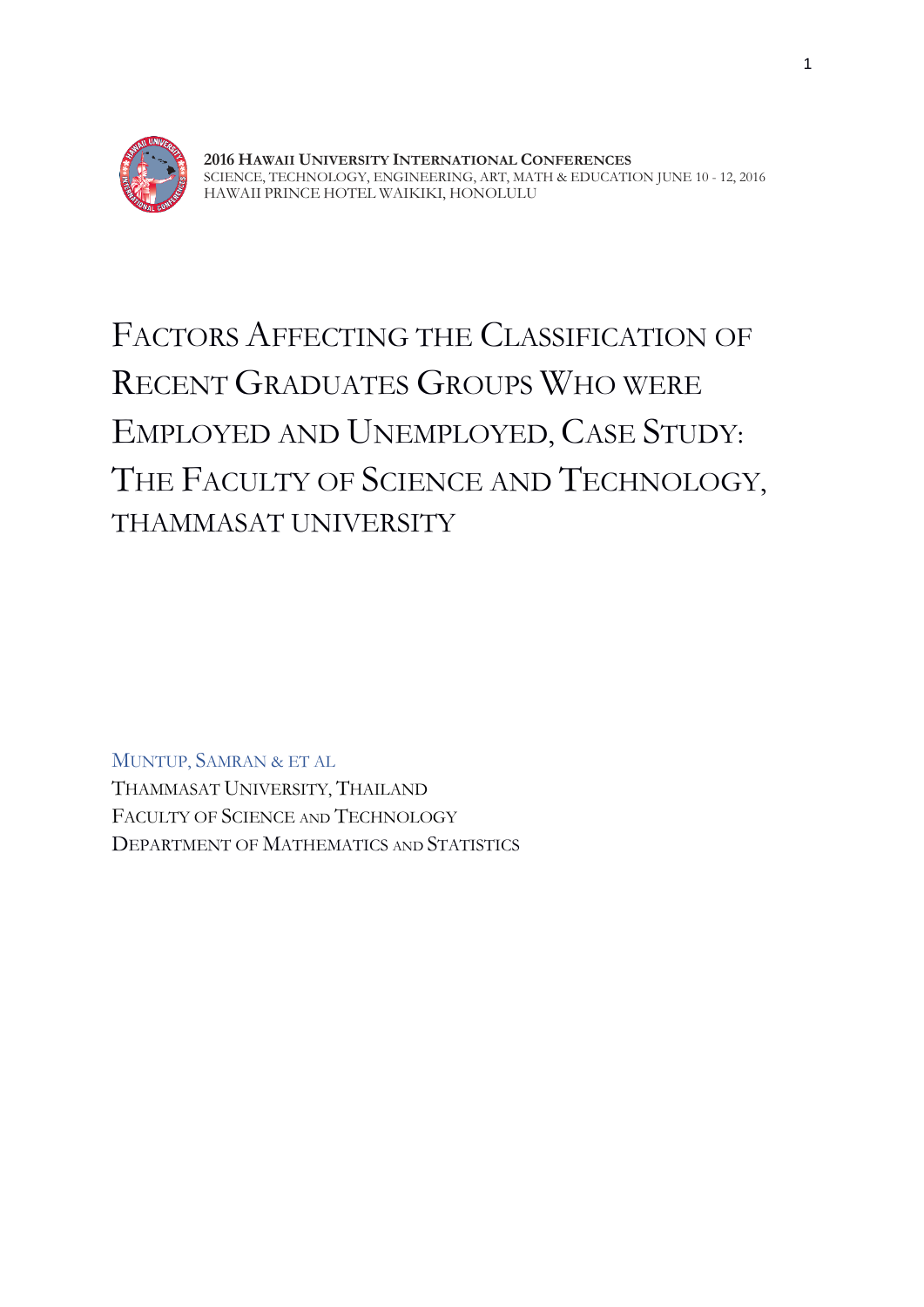Prof. Samran Muntup Prof. Penkhae Hickinbottom, PhD. Prof. Benjamas Tulyanitikul Dept. of Mathematics and Statistics Faculty of Science and Technology Thammasat University.

# **Factors Affecting the Classification of Recent Graduates Groups Who were Employed and Unemployed, Case Study: The Faculty of Science and Technology, Thammasat University**

#### **Synopsis:**

The research objectives were to study the factors which affect the grouping of recent graduates groups into those who get and do not get a job. The results identified key variables: duration of additional training, achievement motivation, duration of job seeking, the desire to study a master degree, grade point average, and domicile. Using these variables, we were be able to classify members into the two groups, and to correctly predict the membership of the groups with an accuracy of 88.9%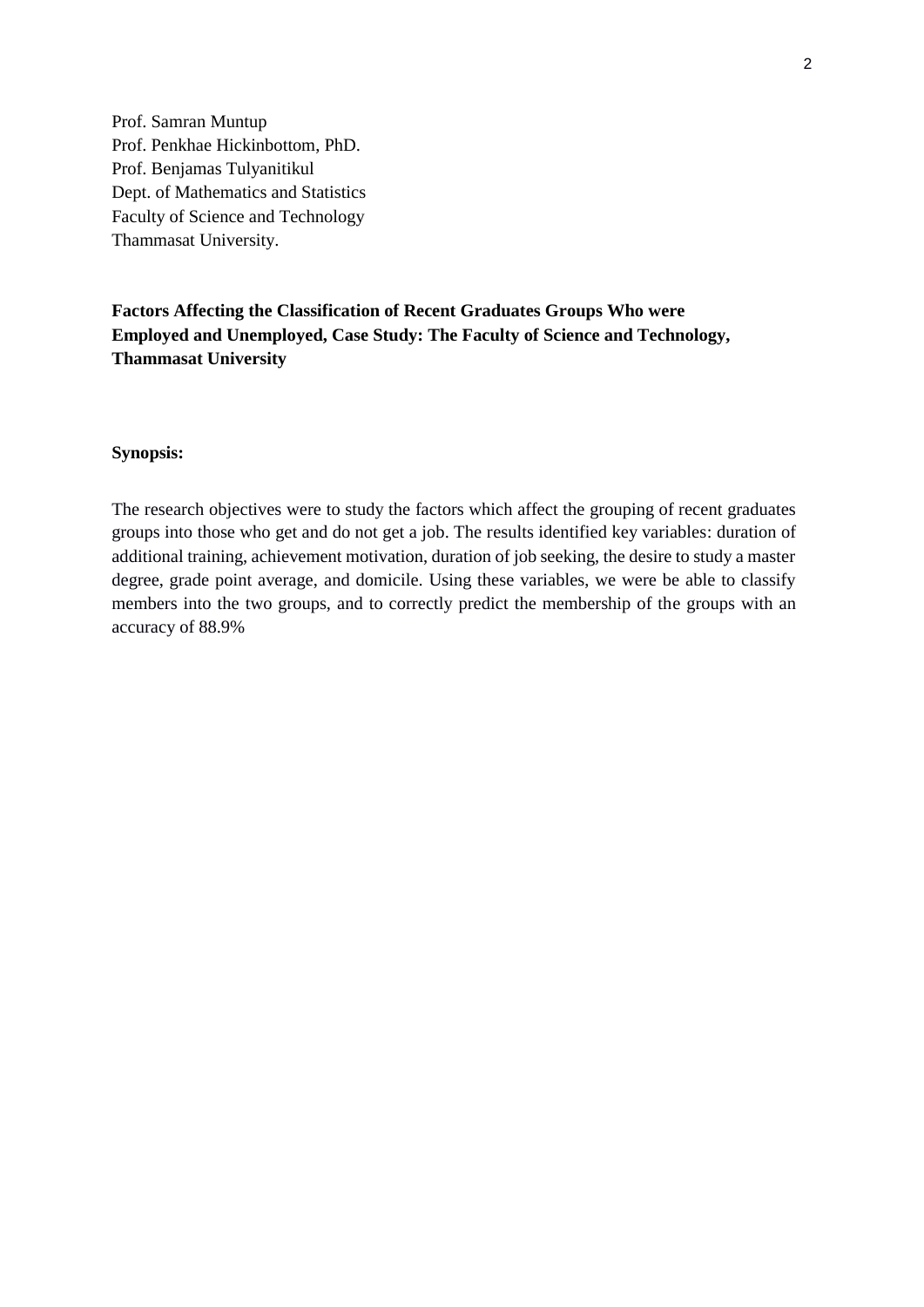# **WHO WERE EMPLOYED AND UNEMPLOYED,**

# **Case Study: the Faculty of Science and Technology, Thammasat University** *Samran Muntup, Penkhae Hickinbottom and Benjamas Tulyanitikul*

*Department of Mathematics and Statistics, Faculty of Science and Technology, Thammasat University*

#### **ABSTRACT**

The purpose of this study was to determine the factors affecting the group classification of recent graduates as employed or unemployed. The population of the research was 638 recent graduates who had finished a bachelor degree at the Faculty of Science and Technology, Thammasat University in 2014. Sampling was employed to collect data from 623 recent graduates using a questionnaire covering gender, domicile, GPA (Grade Point Average), duration of job seeking, desire to do further study at Master degree level, duration of additional training, and achievement motivation level. The dependent variable was getting a job. Data were analyzed by frequency, percentage, mean, standard deviation, and discriminant analysis was conducted.

The study found that the percentage of recent graduates who were employed and unemployed were 55.9% and 44.1% respectively. Most of the members of both groups were female, domiciled upcountry, spent more than three months job seeking and most wish to do further study at Master degree level. We found no statistically significant male/female difference between recent graduates who were employed and unemployed, but statistically significant differences were found in Grade Point Average, domicile, duration of job seeking, desire to do further education, duration of additional training, and achievement motivation. The standard discriminant equation for determining success in finding employment was

 $\rm D_Z$  =  $\rm 0.106\!\times\!Z_{donicile}$   $-2.038\!\times\!Z_{\rm seeking}$   $+0.221\!\times\!Z_{\rm desire}$   $+0.117\!\times\!Z_{\rm GPA}$  +  $0.631\!\times\!Z_{\rm duration}$  $2.280\times Z_{\text{achievement}}$ 

We found that this discriminant function correctly classified 88.9% of respondents as employed and unemployed.

**Keywords:** Classification of Recent Graduates, Faculty of Science and Technology, Discriminant analysis

# **1. INTRODUCTION**

The Faculty of Science and Technology was founded in 1986. It was the ninth faculty of Thammasat University and the first at Rangsit Campus. Initially, the Dome Building (now called Administration Dome Building) housed the Faculty's teaching management, administration, and faculty rooms. There were five disciplines: Statistics and Mathematics, Computer Science, Environmental Sciences and Health Sciences. The faculty has been extending its teaching areas by adding new disciplines and establishment of the Faculty of Engineering and Health Science. Currently the faculty consists of ten departments. There are approximately 30 courses at the undergraduate and graduate level. Each year approximately 1,000 students enroll at all levels, including normal, special, and graduate programs, and more than 20 generations of students have graduated. In addition, the faculty offers foundation courses for other faculties and also has its own Master and Doctoral degree courses.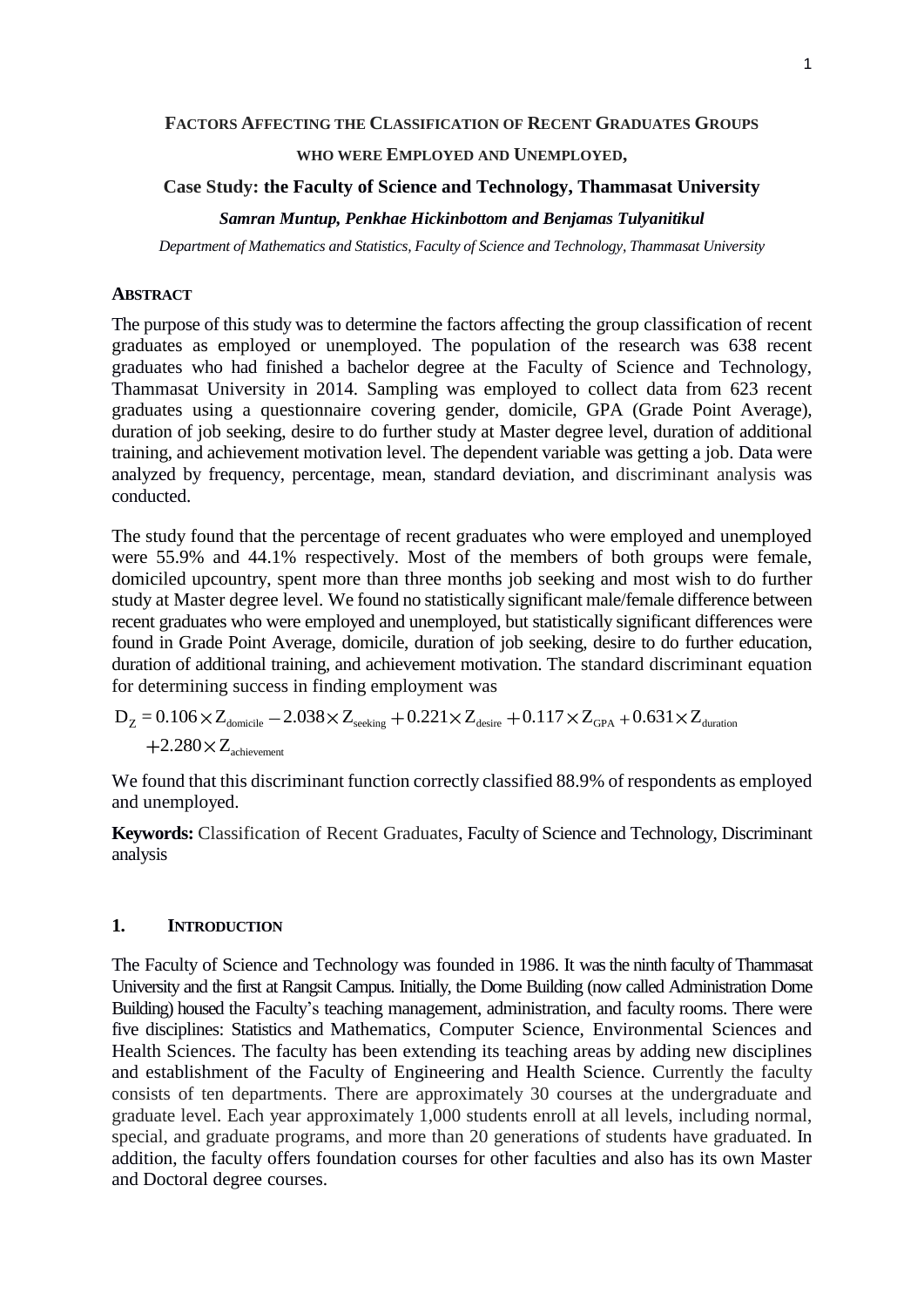The Faculty of Science and Technology is responsible for teaching basic science courses to all other faculties at the Rangsit Campus. It aims to produce graduates with in both theoretical and practical knowledge, and also with strong moral principles. The Faculty of Science and Technology has to produce graduates in accordance with the Ministry of Education directives set out in the "Standard Higher Education Act", 2006. This specified the standard of quality for graduates, namely having knowledge, ethics, and the ability to learn and develop themselves (Bureau of Standards and Evaluation in Higher Education in 2010), and also according to the "Qualifications Framework of National Higher Education" ministerial rules about the system, criteria and procedures for quality assurance in 2010. The Commission of Higher Education uses the guidelines for internal quality assurance by following-up and monitoring the quality of education in higher education institutions as appropriate, and developing educational quality assurance at the faculty level. The monitoring of the quality of education is performed at least once every three years and the results are reported to the Higher Education Commission (Thai Royal Gazette, 2010). The indicator of quality of education for graduates in science and technology, as specified by the Office of Public Sector Development, is the percentage of Bachelor degree graduates who were employed or self-employed within one year of graduation. The Faculty of Science and Technology has a target of 92.0% for the percentage of Bachelor graduates that are employed or self-employed within one year of graduation (Faculty of Science and Technology, Thammasat University, 2012:23).

Researchers are therefore interested in studying the factors that influence the classification of recent graduates who were employed or unemployed; to identify the main features that characterize recent graduates who were employed or unemployed six months after graduation; and to use this information as a basis for planning guidelines for the development of teaching and learning, to suit the needs of the labor market, in order to develop the country in the future.

# **2. RESEARCH OBJECTIVES**

1. To identify factors which affected the employment of unemployment of recent graduates.

2. To study the ability of the discriminant equation to predict membership of the groups of employed and unemployed.

# **3. TARGET POPULATION AND SAMPLE**

The target population of the research comprised 638 recent graduates who had finished a bachelor degree within the start of a fieldwork at the Faculty of Science and Technology, Thammasat University in 2014. The sample size was 623.

# **4. INSTRUMENT AND DATA ANALYSIS**

A questionnaire was used as the research instrument to obtain data, which was analyzed by frequency, percentage, mean, standard deviation and discriminant analysis.

# **5. VARIABLES**

- 1. The independent variables consist of : gender, domicile, GPA (Grade Point Average), seeking (duration of job seeking, measured by the number of months necessary for finding a job after graduation), desire (desire to do further study at Master degree level), training (duration of additional training, measured by the number of days used for additional training) and achievement (achievement motivation level).
- 2. The dependent variable is job (getting a job).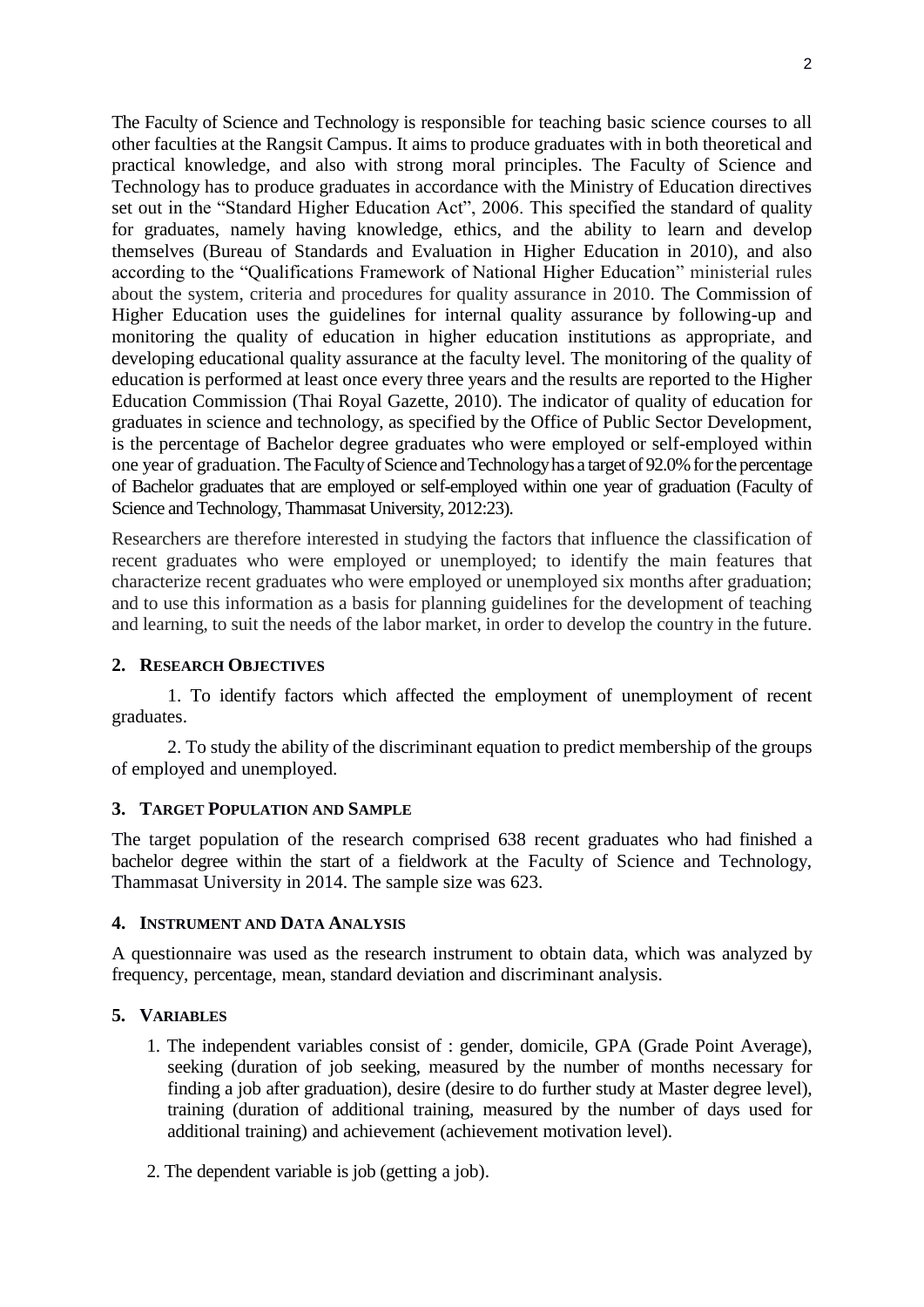#### **6. RESULTS**

The survey found that the percentage of recent graduates who were employed and unemployed were 55.9% and 44.1% respectively. Most of the members in both groups of the samples were female, domiciled upcountry, spent more than three months job seeking and most of them want to do further study at Master degree level.

It is noteworthy that most of the recent graduates who were employed (46.0 %) had a GPA of 2.76 or higher, while most of those who were unemployed (40.5 %) had a GPA in the range between 2.41 and 2.75.

It was also found that most of the recent graduates who were employed (68.4 %) spent about 14-35 days in additional training, while most of the recent graduates who were unemployed (78.2 %) spent no more than 14 days in additional training. Most of the recent graduates who were employed (34.5 %) had rather high achievement motivation, while most of the recent graduates who were unemployed (31.3 %) had moderate achievement motivation (as shown in Table 1 below).

| The attributes                | <b>Employed</b> | Unemployed | <b>Total</b> |
|-------------------------------|-----------------|------------|--------------|
| <b>Total</b>                  | 55.9            | 44.1       | 100.0        |
| <b>Gender</b>                 |                 |            |              |
| Male                          | 25.0            | 27.6       | 26.2         |
| Female                        | 75.0            | 72.4       | 73.8         |
| <b>Domicile</b>               |                 |            |              |
| <b>Bangkok</b>                | 25.0            | 17.8       | 21.8         |
| Upcountry                     | 75.0            | 82.2       | 78.2         |
| Grade point average           |                 |            |              |
| 2.00-2.40                     | 27.5            | 25.9       | 26.8         |
| 2.41-2.75                     | 26.6            | 40.5       | 32.7         |
| 2.76-4.00                     | 46.0            | 33.6       | 40.5         |
| <b>Job</b> seeking            |                 |            |              |
| Not more than 3 months        | 25.3            | 42.2       | 75.7         |
| More than 3 months            | 74.7            | 57.8       | 24.3         |
| Desire to do further study    |                 |            |              |
| Desire                        | 76.7            | 56.0       | 67.6         |
| No desire                     | 23.3            | 44.0       | 32.4         |
| <b>Additional training</b>    |                 |            |              |
| Never (0 days)                | 8.9             | 10.2       | 9.5          |
| Not more than 14 days         | 22.7            | 78.2       | 47.2         |
| 15-35 days                    | 68.4            | 11.6       | 43.3         |
| <b>Achievement Motivation</b> |                 |            |              |
| Low                           | 3.7             | 5.1        | 4.3          |
| Rather low                    | 8.9             | 15.8       | 18.8         |
| Moderate                      | 24.7            | 31.3       | 10.8         |
| Rather high                   | 34.5            | 26.5       | 31.0         |
| High                          | 28.2            | 21.3       | 35.2         |

**Table 1. The attributes of the recent graduates who were employed or unemployed**

By comparison, the average of the attributes (independent variables) of the recent graduates who were employed and unemployed (in Table 2) revealed that the proportion of males in the employed group was 25% and in the unemployed group was 28.0%. The proportion of recent graduates domiciled in Bangkok was 25% in the employed group and in the unemployed group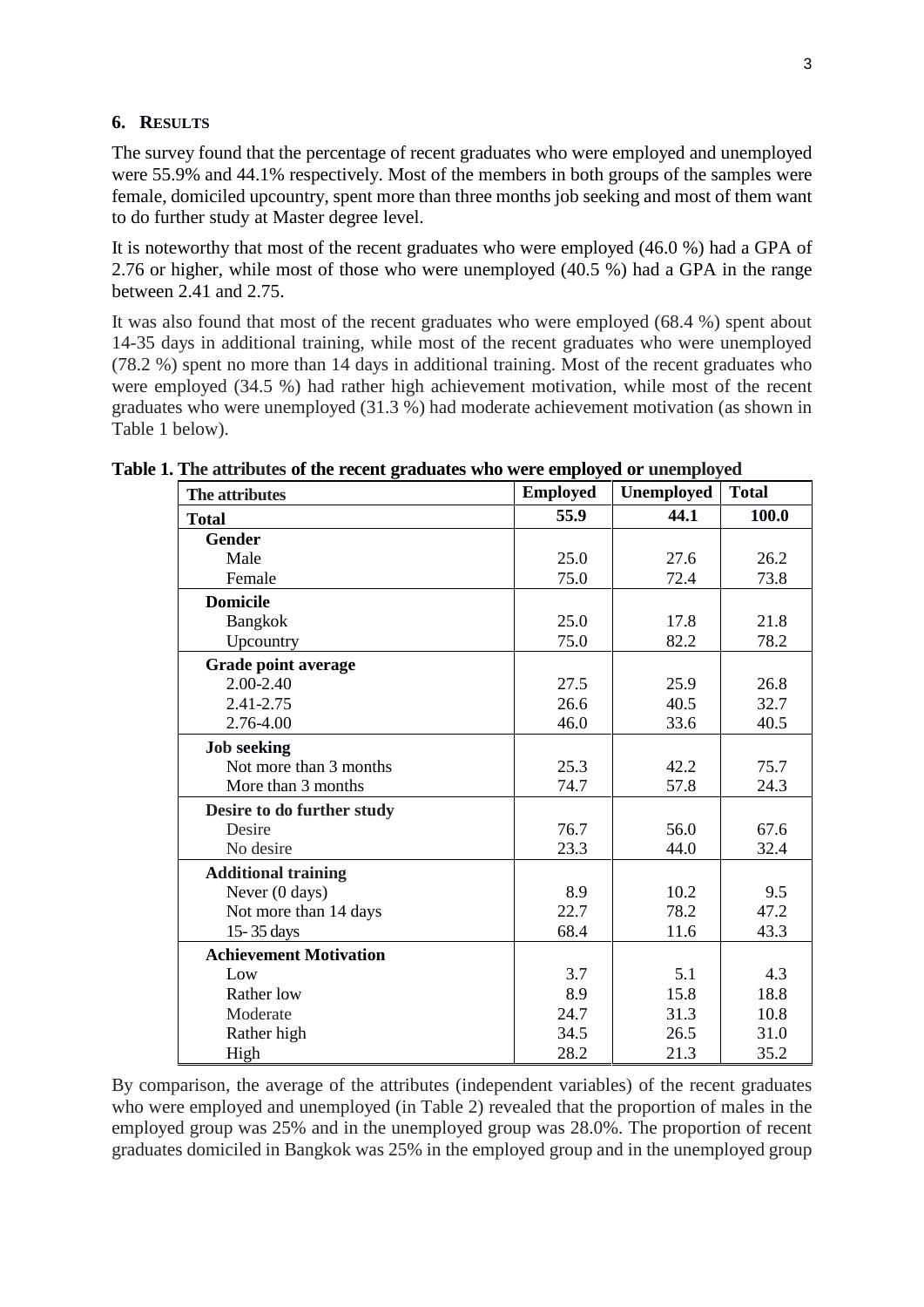was 18.0%. The proportion of recent graduates who wish to study at Master degree level was 77% in the employed group and in the unemployed group was 56.0%.

The GPA, duration of job seeking (seeking), duration of additional training (training) and achievement motivation (achievement) of recent graduates who were employed was higher than that of those who were unemployed. In particular the duration of additional training of the employed graduate group was higher than that of the unemployed graduate group: the average of difference days used to attend additional training courses was 19.21 for the employed group, while it was 6.08 days for the unemployed group (as shown in Table 2).

Using ANOVA at the 0.05 level, we found that there was no statistically significant male/female difference between the recent graduates who were employed and unemployed, but there were a statistically significant differences on other independent variables (GPA, domicile, duration of job seeking, desire to do a further education, duration of additional training, and achievement motivation).

**Table 2 Statistical testing of the differences in attributes of recent graduates who were employed and unemployed**

|                                            |       | <b>Employed Unemployed</b> | $\mathbf F$ | Sig. |
|--------------------------------------------|-------|----------------------------|-------------|------|
| Gender                                     | .25   | .28                        | 0.551       | .458 |
| Domicile                                   | .25   | .18                        | 4.663       | .031 |
| Grade point average (GPA)                  | 2.70  | 2.62                       | 5.722       | .017 |
| Duration of job seeking (seeking)          | 3.27  | 2.71                       | 27.152      | .000 |
| Desire to do a further study (desire)      | .77   | .56                        | 31.538      | .000 |
| Duration of additional (training) training | 19.21 | 6.08                       | 393.640     | .000 |
| Achievement Motivation (achievement)       | 4.07  | 3.37                       | 127.145     | .000 |

Six independent variables were selected in the discriminant equation namely, domicile, duration of job seeking, desire to do further study, GPA, duration of additional training and achievement motivation.

The discriminant coefficients of independent variables for the employed and unemployed groups are shown in Table 3.

|                                             | <b>Unstandardized</b> | <b>Standardized</b> |
|---------------------------------------------|-----------------------|---------------------|
| Domicile                                    | .256                  | .106                |
| Duration of job seeking (seeking)           | $-1.524$              | $-2.038$            |
| Desire to do further study (desire)         | .484                  | .221                |
| Grade point average (GPA)                   | .310                  | .117                |
| Duration of additional training (training)  | .077                  | .631                |
| <b>Achievement Motivation (achievement)</b> | 2.953                 | 2.280               |
| Constant                                    | $-8.739$              |                     |

**Table 3 Coefficients of independent variables in the discriminant equation**

From unstandardized coefficients and standardized coefficients in Table 3 the following discriminant equations can be obtained.

Unstandardized discriminant equation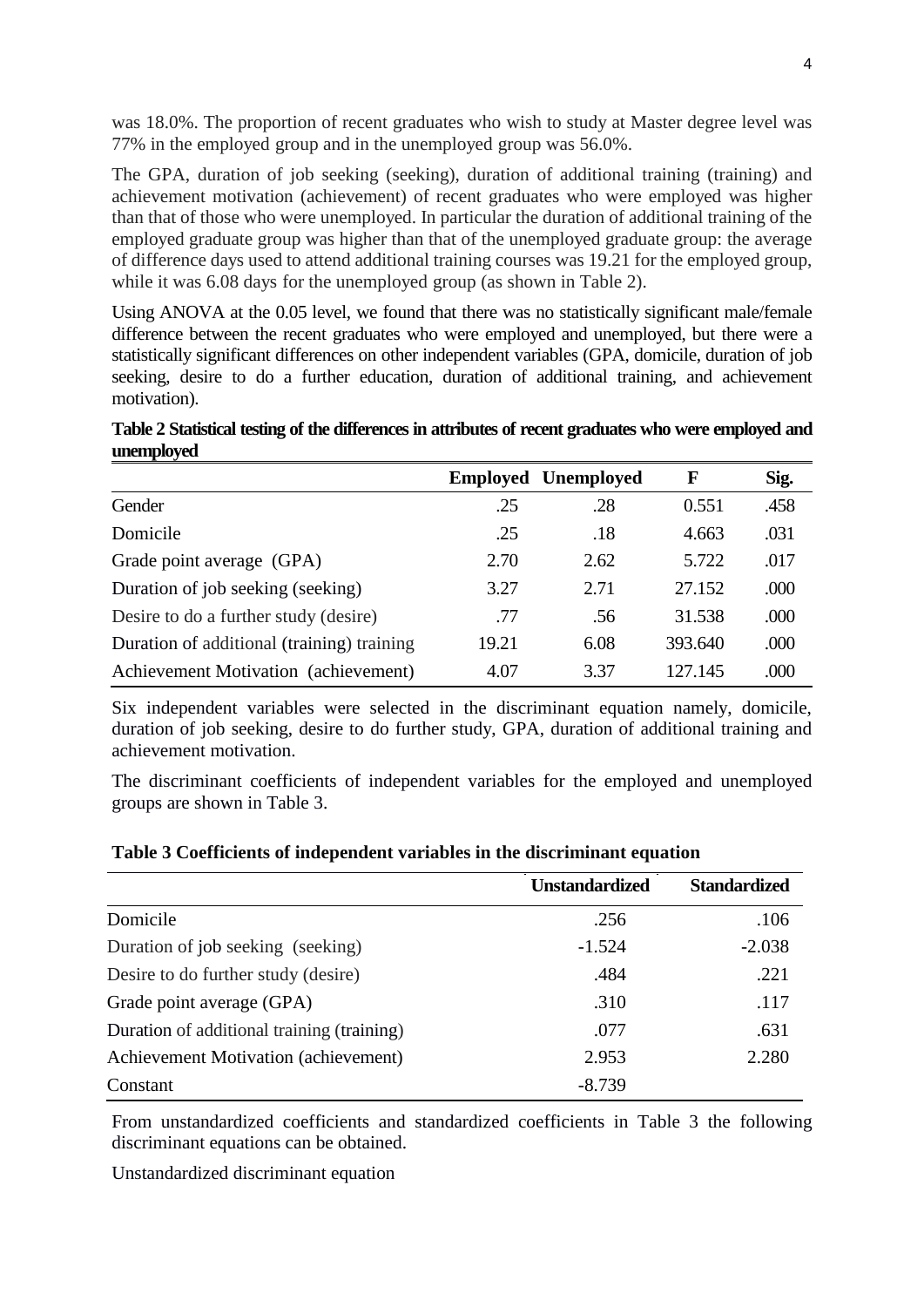$D = -0.8739 + 0.256 \times$  domicile  $-1.524 \times$  seeking  $+0.484 \times$  desire  $+0.310 \times$  GPA

 $+0.077 \times$  duration  $+2.953 \times$  achievement

Standardized discriminant equation

 $\rm D_Z$  =  $\rm 0.106\!\times\!Z_{donicile}$   $-2.038\!\times\!Z_{\rm seeking}$   $+0.221\!\times\!Z_{\rm desire}$   $+0.117\!\times\!Z_{\rm GPA}$  +  $0.631\!\times\!Z_{\rm duration}$  $2.280 \times Z_{\rm achievement}$ 

The statistical test for discriminant equations in Table 4 shows that the groups could be classified by the equation, reflected in the high canonical correlation coefficient. (Coefficient  $= 0.762$ 

|  |  |  | Table 4 The statistic value for testing discriminant equation. |
|--|--|--|----------------------------------------------------------------|
|  |  |  |                                                                |

| <b>Function</b> | <b>Canonical Correlation</b> | Wilks' Lambda Chi-square |        | df | Sig. |
|-----------------|------------------------------|--------------------------|--------|----|------|
|                 | 762                          | .419                     | 537.96 |    | .000 |

The discriminant equations were able to correctly predict, with accuracy of 88.9%, the classification of members into groups. The equations were able to correctly predict the employment and unemployment status of recent graduates with an accuracy of 85.3% and 93.5% , respectively (as shown in Table 5).

|                                                 |                   | The group forecast |                   |              |  |
|-------------------------------------------------|-------------------|--------------------|-------------------|--------------|--|
|                                                 |                   | <b>Employed</b>    | <b>Unemployed</b> | <b>Total</b> |  |
| data                                            |                   | 297                | 51                | 348          |  |
| <b>Employed</b>                                 | 85.3%             | 14.7%              | 100.0%            |              |  |
| actual                                          |                   | 18                 | 257               | 275          |  |
| he                                              | <b>Unemployed</b> | 6.5%               | 93.5%             | 100.0%       |  |
| Accuracy in predicting group membership: 88.9 % |                   |                    |                   |              |  |

#### **7. Discussion**

This research shows that recent graduates who were employed were as a group, more ready to enter the labor market than those who were unemployed. The grade point average, duration of additional training / job seeking, and achievement motivation of employed graduates were all significantly higher than those of unemployed graduates. This reflects the responsibility for learning of the graduates who found employment, both when they were students in the university, and in their efforts to improve themselves to be ready to enter the labor force and their determination in seeking a job after graduation.

A limitation of this survey is that the proportion of recent graduates who were unemployed was low as the data were collected. Some graduates were waiting for recruitment by the potential employer or university in the case that they wish to pursue further study. We assume that after longer period from graduation the proportion of recent graduates who were employed would be higher. Therefore, necessary to follow up graduates who are unemployed over a longer period.